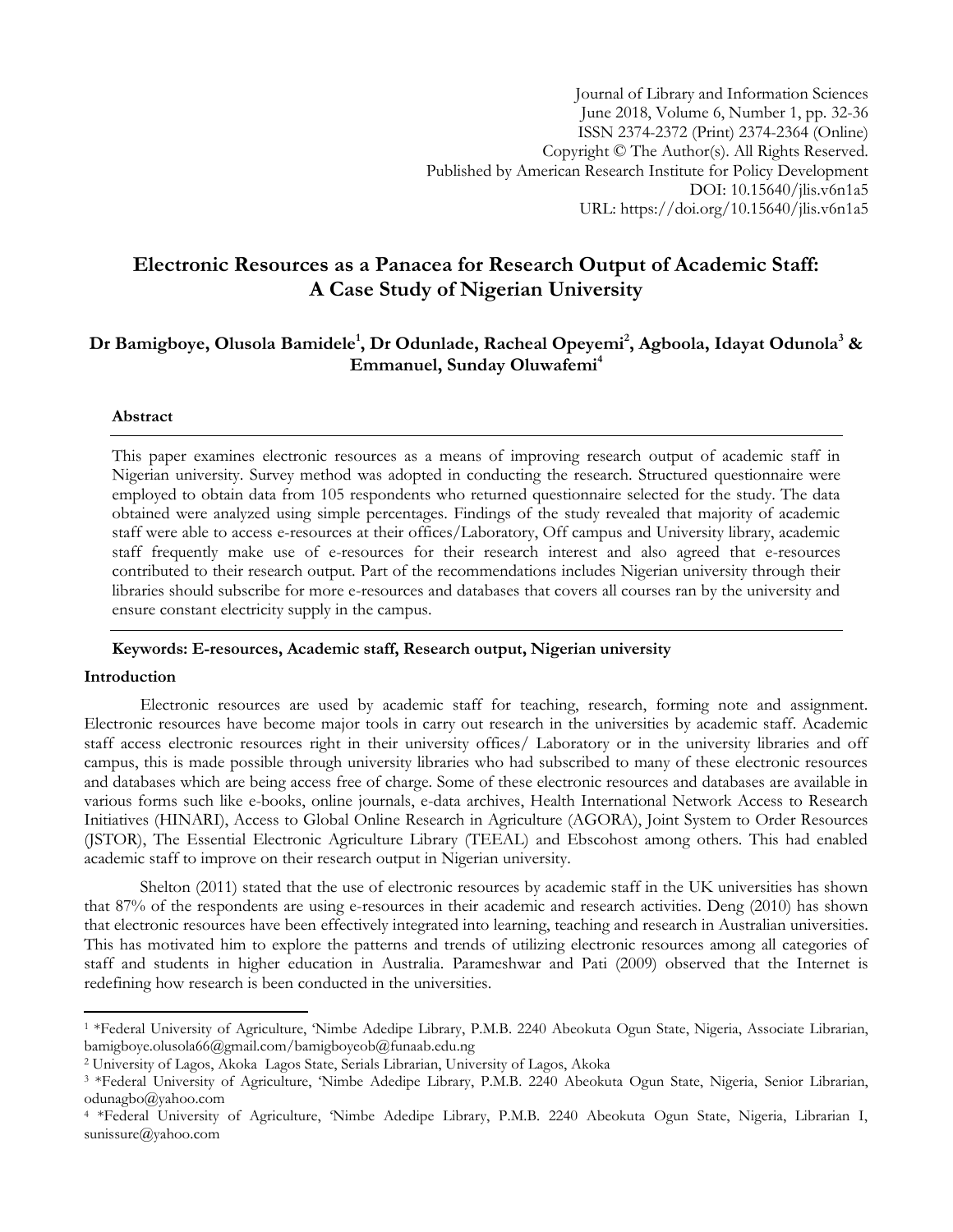Their survey exploring the extent of use of the electronic resources by faculty and research scholars at Gulbarga University, India indicated that most respondents were accessing and using electronic resources frequently in research.

Egberongbe (2011) stated that the emergence of electronic resources has tremendously affected how information is been accessed and used by academic staff in Nigerian University. In her study, she surveyed the use of electronic resources by academic staff at the University of Lagos, Nigeria. It was found that over 90% of the respondents accessed and used electronic resources in carryout research in their various disciplines.

#### **Literature Review**

Isah (2010) submitted that the emergence of electronic resources has cut the barrier to valuable information resources which until now were difficult to access especially by scholars in the developing nations of the world. Electronic resources are invaluable research tools which complement print based resources in any traditional library; they provide access to information that might be restricted to the user because of geographical location or finances ( Sabouri, Shamsaii, Sinaki and Aboueye 2010).

Manda (2005) examined the extent of access and use of electronic resources by researchers by ten academic staff in Tanzania. The findings of the study revealed that majority of the respondents were using electronic resources in their research. Madhusuudhn (2010) examined the use of electronic resources by research scholars of Kuruksetra University in India. It was found that electronic resources have become a major part of the information needs of research scholars at Kurukshetra University.

In a study conducted by Ajala, Adegun, Adetunji and Oyewunmi (2010) on the use of electronic resources by academic staff in Ladoke Akintola University of Technology Ogbomoso, Nigeria, found that a vast majority of respondents were using electronic resources in their research. Ellis and Oldman (2005) explored the extent to which academic in the UK universities are accessing information as a result of the emerging electronic resources, particularly the Internet resources. The basic aim of the study was to determine the extent of accessibility and utilization of the Internet resources in research in the Humanities. It was found that most of the respondents were accessing and using electronic resources in their research.

Heterick (2002) opined that the proliferation of electronic resources has significantly affected access and use of information by academic staff in the U.S. universities, as these electronic resources are invaluable tools for research. Thus, he conducted a study that explored how academic in the U.S. are accessing and using electronic resources in research. It was found that over 60 percent of the respondents were using electronic resources, since they believe that a variety of electronic resources is invaluable in their research.

Al-Ansari (2006) studied the use of Internet by academic staff in Kuwait University, the Interest resources that are used and the purpose for use. He postulated that, the Internet has changed the research process in the universities, but, that the intensity of Internet use varies from individual to individual, institution to institution and from country to country. Sharma (2009) perceived that availability of electronic resources is now common in university libraries in India; and carried out a survey to find out the preferences and frequency of use of online resources among research scholars at the Guru Gobind Singh Indraprastha University. It was found that the use of electronic journals was relatively high among the researchers, with high frequency of use. This shows an increasing trend towards access and use of relevant electronic resources.

Khan and Dominic (2012) the use of the Internet is vital in research in every university. They conducted a survey to assess the extent of Internet use by academic staff in College of Moradabad, India. The findings of the study revealed increasing use of the Internet in research by the respondents. Sujatha and Murthy (2010) studied the use of electronic information resources by researchers at the Fisheries Sciences Institutions of South India. The results showed that there has been significant use of electronic resources mainly for research purposes among the respondents. Haridasan and Khan (2009 stated that the use of electronic resources by academic staff in social sciences in National Science Documentation Centre (NASSDOC), India. The results showed that most respondents accessed and used available electronic resources at the centre for research purposes.

Jankowska (2004) studied how academics in the University of Idaho, Moscow, Russia are using electronic resources in conducting research. The Findings of the study revealed that all the respondents in the survey were using electronic resources to support their research.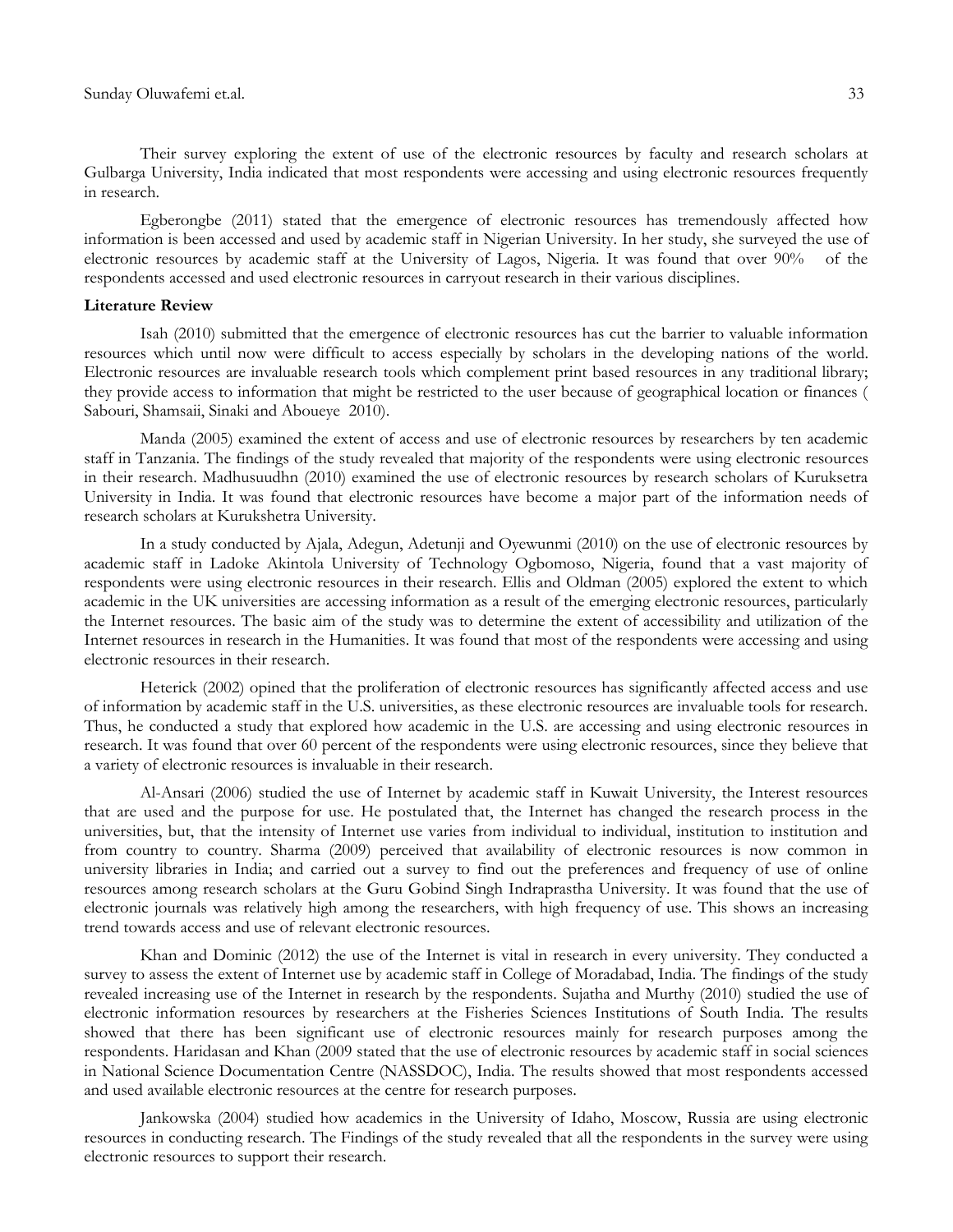In another study in Botswana by Ojedokun and Owolabi (2003) studied the extent of use of electronic resources for teaching and research activities by academic staff at the University of Botswana. The results showed that most respondents were using electronic resources.

#### **Research Questions**

- 1. Academic staff able to access electronic resources?
- 2. What purpose are academic staff using electronic resources?
- 3. How frequent are academic staff using electronic resources?
- 4. Do electronic resources contributing to their research output?

#### **Methodology**

A survey approach was used for this study. A questionnaire was constructed to gather information on use of electronic resources by academic staff for research purposes. The questionnaire sought for the respondents' on access point, frequency of use, purpose of usage and whether electronic resources contributing to their research output. Sample random technique was used to select 120 academic staff from Federal University of Agriculture, Abeokuta and University of Ibadan, Ibadan. The researchers personally administered the questionnaire to the respondents. Out of 120 copies of the questionnaire administered, 105 were returned completed filled representing 87.5%. These were used for data analysis on the study.

#### **Data Presentation and Interpretation**

This presents the result of the analysis in line with the objective of this study in order to make a valid conclusion based on the stated problem for the study.

|                    | Daily    | Weekly   | Monthly  | Never    | Total $(\% )$ |
|--------------------|----------|----------|----------|----------|---------------|
| University Library | 25(23.8) | 13(12.4) | 44(41.9) | 23(21.9) | 105(100)      |
| Office/Laboratory  | 71(67.6) | 10(9.5)  | 4(3.8)   | 20(19.0) | 105(100)      |
| Off Campus         | 36(34.2) | 29(27.6) | 14(13.3) | 26(24.8) | 105(100)      |

#### **Table 1: Access Point**

Table 1 presents' responds on the access point of the respondents. Majority of the respondents 82(78.1%) accessed e-resources daily, weekly and monthly from University Library while 23(21.9) did not. 85(80.9%) accessed eresources daily, weekly and monthly from Office/Laboratory respectively while 20(19.0) did not. 79(75.1) accessed eresources daily, weekly and monthly from Off campus while 26(24.8) did not. This shows that majority of academic staff were able to accessed e-resources from various access point highlighted by the researchers.

|              | Daily    | Weekly   | Monthly  | Never    | Occasionally | Total $(\% )$ |
|--------------|----------|----------|----------|----------|--------------|---------------|
| Agora        | 41(39.0) | 26(24.8) | 28(26.7) | 4(3.8)   | 6(5.7)       | 105(100)      |
| E-book       | 27(25.7) | 39(37.1) | 12(11.4) | 27(25.7) |              | 105(100)      |
| Ebscohost    | 73(69.5) | 17(16.2) | 11(10.5) | 4(3.8)   |              | 105(100)      |
| E-journal    | 61(58.1) | 33(31.4) |          | 11(10.5) |              | 105(100)      |
| Internet     | 91(86.7) | 14(13.3) |          |          |              | 105(100)      |
| <b>Istor</b> | 68(64.8) | 24(22.9) | 6(5.7)   | 7(6.7)   |              | 105(100)      |
| Teeal        | 70(66.7) | 25(23.8) | 6(5.7)   | 4(3.8)   |              | 105(100)      |

**Table 2: Frequency of Usage**

Table 2 presents' responds on frequency of usage, 95(92.5%) and 101(97.2%) respondents accessed Agora and Ebscohost daily, weekly and monthly respectively while 94(89.5%) and 105(100.0%) respondents accessed Ejournal and Internet daily, weekly and month respectively. 92(87.7%) and 95(90.5%) respondents accessed Jstor and Teeal e-resources daily, weekly and monthly respectively. This shows that majority of academic staff were able to use these highlighted e-resources frequently.

|  |  | Table 3: Purpose of Usage |
|--|--|---------------------------|
|--|--|---------------------------|

| Assignment | 47(44.8) |
|------------|----------|
| Note       | 64(61.8) |
| Research   | 105(100) |
| Teaching   | 91(86.7) |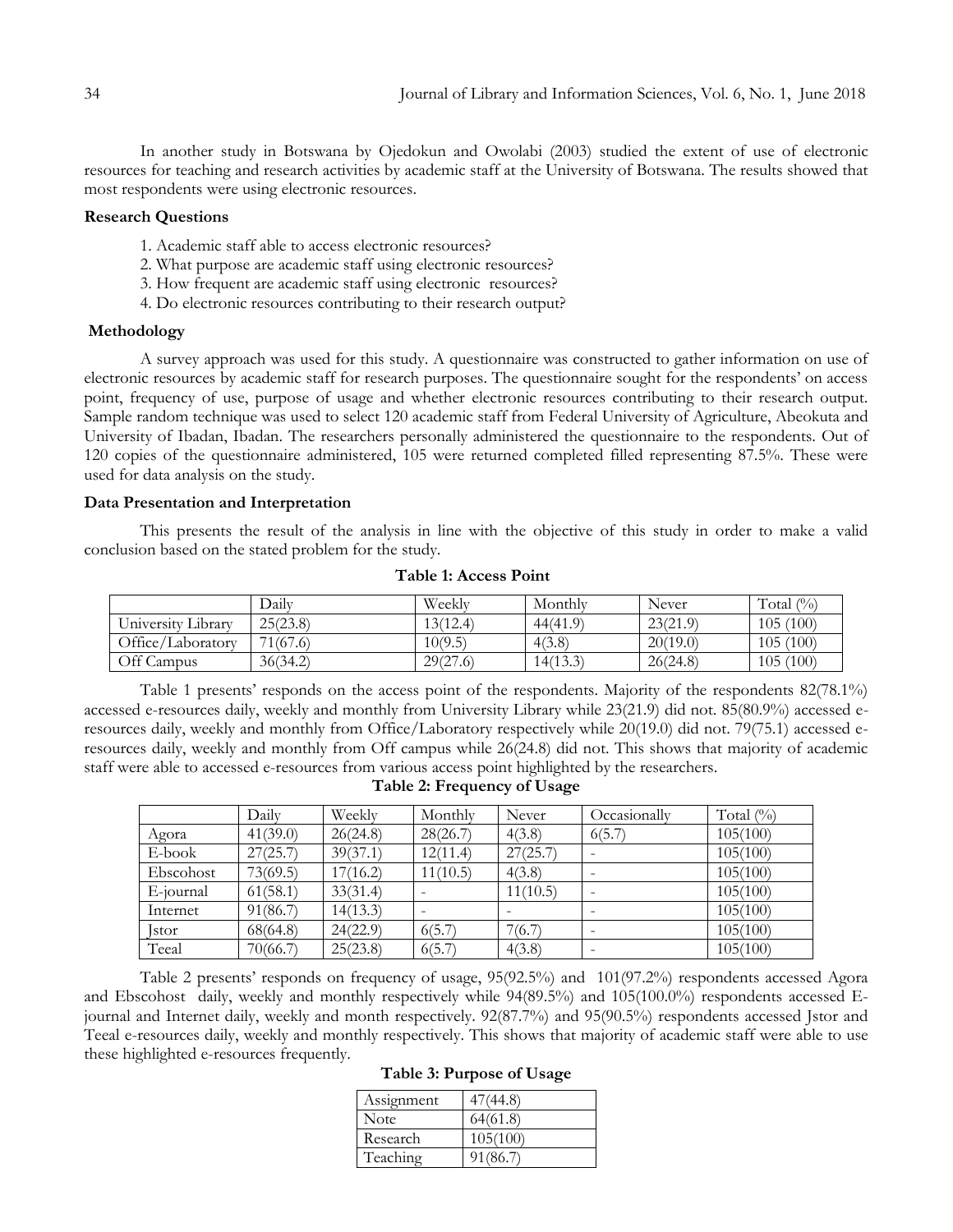Table 3 presents' responds on purpose of usage, all of the respondents use e-resources for Research purpose 105(100%), followed by Teaching 91(86.7%), Note 64(61.8%) and Assignment 47(44.8%). This shows that all of the respondents were using e-resources for the purpose of research.

| Agree                    | $18(17)^{2}$ |
|--------------------------|--------------|
| Strongly Agree           |              |
| Disagree                 |              |
| <b>Strongly Disagree</b> |              |

**Table 4: Improved Research Output**

Table 4 presents' responds on improved research output, 18(17.1%) and 87(82.9%) respondents agree and strongly agree that e-resources actually improved their research output. This shows that all respondents 105(100%) agreed that e-resources plays a vital role in the output of their research.

## **Discussion of the Findings**

- 1. The study showed that majority of academic staffs were able to access e-resources at their offices/Laboratory, Off campus and University library. The implication of these findings is that academic staffs were able to use e-resources for their research purposes.
- 2. The study also revealed that majority of academic staff frequently makes use of e-resources for their research purpose. Majority of the respondents indicated that they make use of e-resources daily, weekly and monthly. This indirectly contributed to the research output of academic staff.
- 3. The findings revealed that majority of respondents uses e-resources for research purpose, followed by teaching, note forming and assignment.
- 4. The study finally, showed that all respondents agreed that e-resources contributed to their research output, since they have been using e-resources their research output has increased tremendously.

## **Conclusion and Recommendations**

- E-resources are sources of information where materials are access by individuals for their research interests, Academic staff has taking the benefit to improve their research output by accessing information and materials on the internet and other databases for their research interest. This is invaluable tools for research interests and this has led to a major breakthrough in research in Nigerian University. Based on these findings, the following recommendations are therefore advanced:
- 1. Nigerian university through their libraries should subscribe for more e- resources and databases that cover all courses ran by the university
- 2. The university administration should ensure constant electricity supply in the campus is stable, so that these eresources can be accessed.
- 3. Academic staff can be encouraged to use e-resources by organizing training and workshop on how these eresources that can access and use for their research interests.
- 4. University libraries should also inform the university community whenever they acquire new databases and make electronic library conductive for its users.

## **References**

- Ajala, I.O., Adigun, A. I, Adetunji, A, and Oyewunmi, O.O. (2010). The Impact of the Internet Use on Teaching and Research by Ladoke Akintola University of Technology (LAUTECH) Academic Staff. *The Information Technologist,* 7(2),187-194.
- Al-Ansari, H. (2006). Internet Use by the Faculty Members of Kuwait University. *The Electronic Library,* 24(6), 791- 803.
- Deng, H. (2010). Emerging Patterns and Trends in Utilizing Electronic Resources in a Higher Education Environment: An Empirical Analysis. *New Library World*,111(3/4), 87-103.
- Egberongbe, S. (2011). The Use and Impact of Electronic Resources at the University of Lagos
- Library Philosophy and Practice. Available at http://unlib.unl.edu/LPP/egberongbe.htm Downloaded on 1st August, 2015.